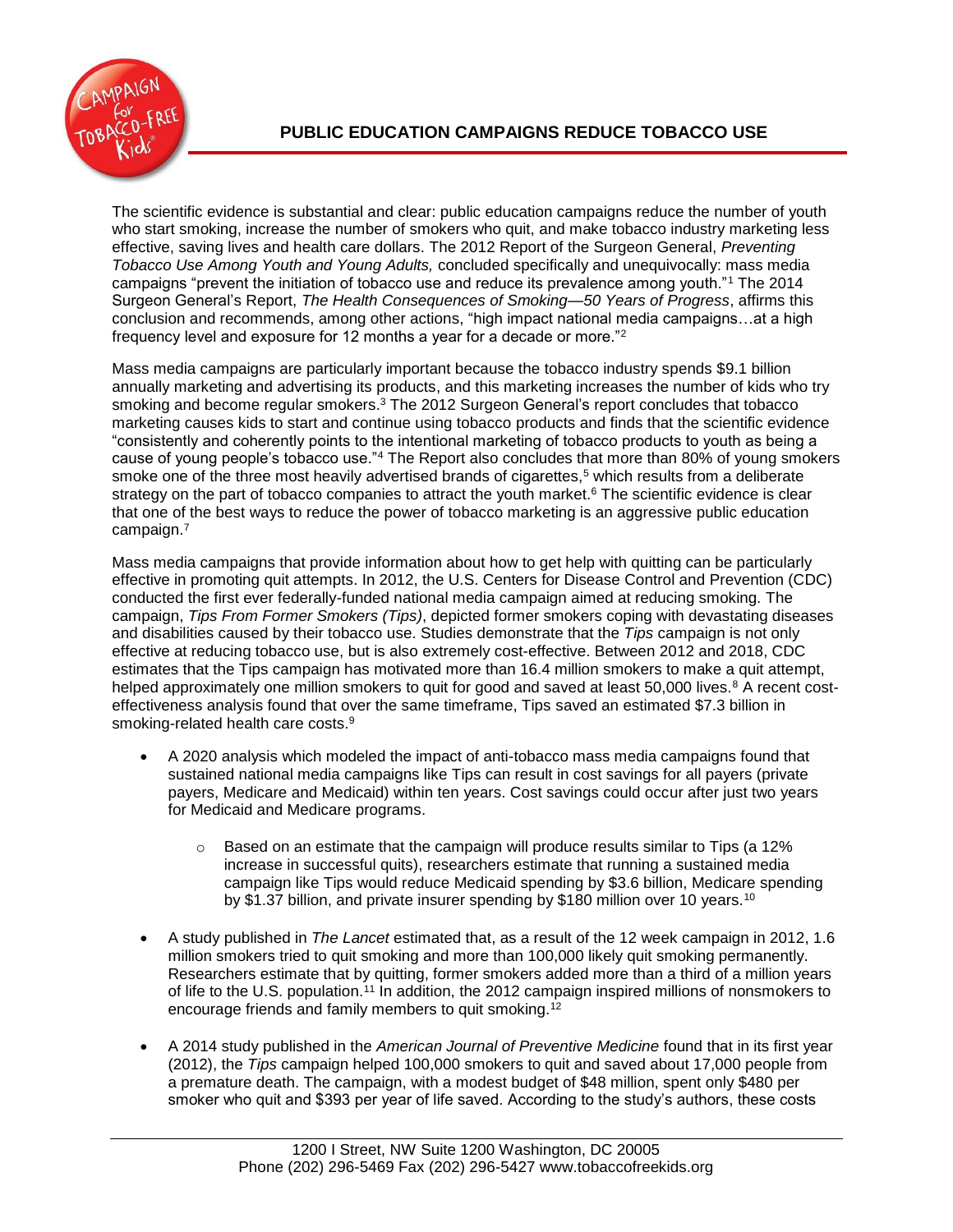are far below the benchmark of \$50,000 per year of life saved that is a commonly accepted threshold for measuring cost-effectiveness of public health interventions.<sup>13</sup>

 The 2013 *Tips* campaign, which aired on a one week on, one week off basis for the first 12 weeks of the 16 week campaign also had a substantial impact on public health, generating more than 150,000 additional calls to 1800-QUIT-NOW (there were 353,000 total calls) and almost 2.8 million additional unique visitors to [www.smokefree.gov.](http://www.smokefree.gov/) The campaign's pulsing strategy clearly shows that calls to the quitline increased sharply when the campaign was on the air, suggesting that the campaign motivated many smokers to try to quit.<sup>14</sup> These numbers likely underrepresent the number of people who tried to quit smoking as a result of the campaign because the number of people who seek help quitting is a small fraction of the people who actually make quit attempts. Previous experience from state and local media campaigns that promote quitlines indicate that at least five to six smokers try to quit on their own for every person who calls a quitline.<sup>15</sup>

In addition, a recent study published in the *American Journal of Preventive Medicine* found that antismoking ads which feature highly emotional and graphic content, similar to the themes used in the *Tips* campaign, are very effective at motivating smokers to try to quit. Researchers found that both the amount and type of ads seen by New York State smokers affected their likelihood of quitting, with greater exposure to emotional or graphic ads having the greatest impact on quit attempts. The impact of the ads was similar across income and education levels, as well as for smokers with varying desires to quit.<sup>16</sup>

## **Scientific Conclusions on Public Education Campaigns**

The evidence that public education campaigns are effective at reducing tobacco use is solid and extensive.

- The recently released **Surgeon General's report,** *Preventing Tobacco Use Among Youth and*  Young Adults, concluded that adequately funded anti-tobacco media campaigns reduce tobacco use among youth, and that there is a dose-response relationship between exposure to antismoking media messages and reduced youth smoking, i.e., the greater the exposure the less likely youth are to smoke. The report also found that teens respond most to ads that evoke strong negative emotions such as those that demonstrate how smoking and secondhand smoke harm health. Further, ads designed for adults can also reduce smoking among young people.<sup>17</sup>
- A comprehensive report released in June **2008 by the National Cancer Institute (NCI),** *The Role of the Media in Promoting and Reducing Tobacco Use*, concluded that anti-tobacco media campaigns are effective in reducing smoking among youth and adults. Particularly, advertisements that evoke strong emotions have the most impact on viewers, and youth also react positively to antitobacco advertisements aimed at adults.<sup>18</sup>
- A **systematic review of the literature on the impact of mass media campaigns, published in 2012**, concluded that these campaigns can promote quitting among adults and reduce adult smoking rates. Messages that used graphic images and/or testimonials to portray the negative health consequences of smoking were found to be most effective at generating increased knowledge, positive beliefs, and quitting behavior. Ads depicting negative health consequences appear to work particularly well with lower socioeconomic smokers. Television was found to be the most effective communication channel in which to reach and influence adult smokers.<sup>19</sup>
- The **Community Preventive Services Task Force**, an independent expert advisory committee created by CDC, found "strong evidence" that mass-reach media interventions are effective in decreasing tobacco use, increasing cessation and the use of available services like quitlines, and decreasing tobacco use initiation among youth. The evidence also indicates that mass-reach media interventions are cost-effective, and savings from averted healthcare costs exceed intervention costs.  $20<sup>2</sup>$
- The **CDC's** *Best Practices for Comprehensive Tobacco Control Programs* concluded that public education (counter-marketing) campaigns are an integral part of efforts to both prevent initiation of tobacco use and to encourage tobacco cessation.<sup>21</sup>
- The **2000 Surgeon General's report,** *Reducing Tobacco Use*, suggests that counter-marketing efforts that include pro-health messages and messages about the tobacco industry's marketing and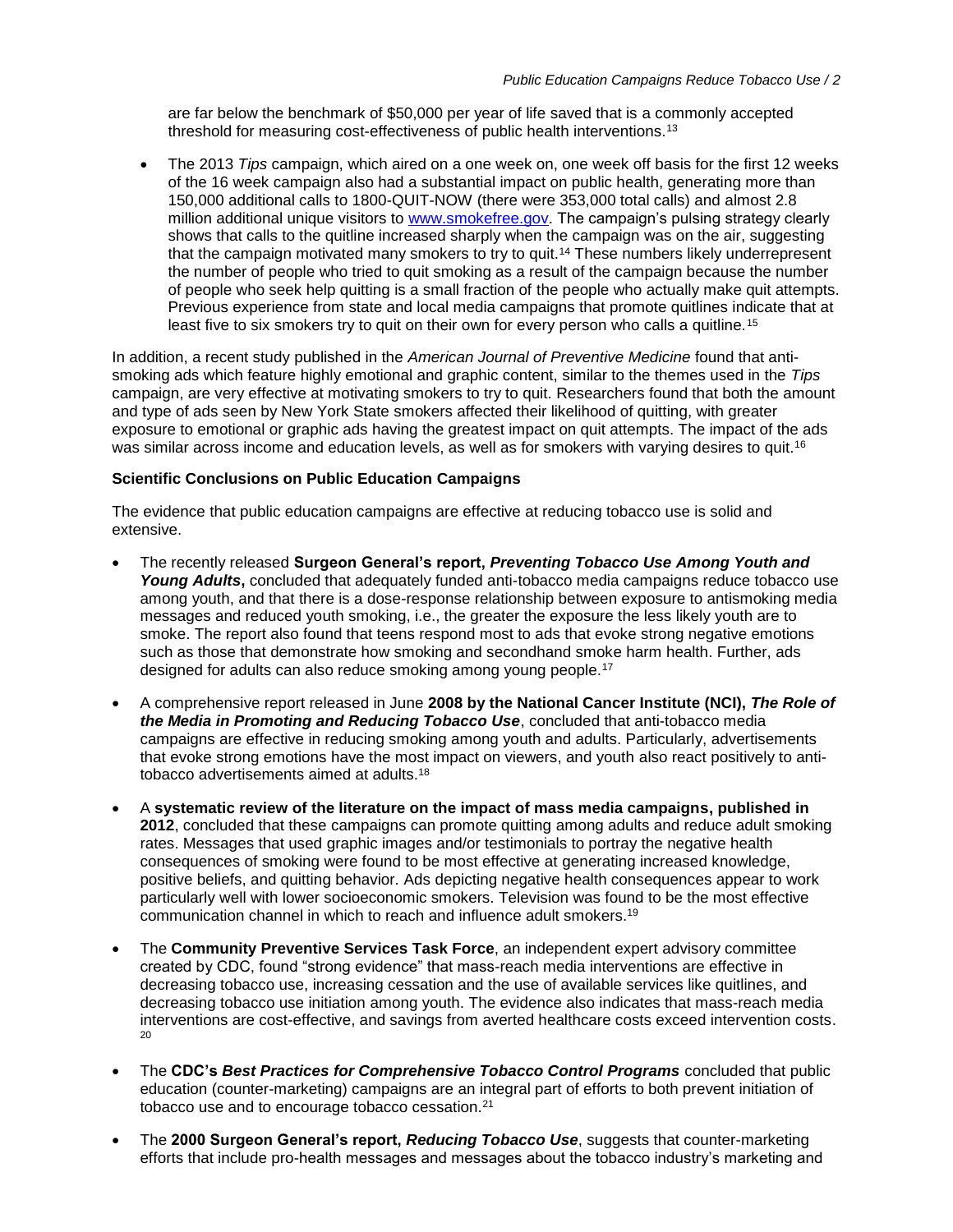promotional tactics are required to counter the tobacco industry's efforts to promote misleading messages and images about tobacco to young people and adults.

## **Public Education Campaigns Encourage Smokers to Quit and Discourage Nonsmokers from Starting to Smoke**

Research demonstrates that tobacco prevention media campaigns are an effective way to encourage smoking cessation and are also effective at preventing initiation.

- A 2017 study of the impact of the Tips campaign from 2012 to 2015 found that exposure to higher levels of Tips TV advertising was associated with increased odds of making a quit attempt in the past three months and increased odds of intending to quit in the next 30 days. $^{22}$
- Earlier research found that the quit attempt rate for smokers in media markets with higher doses of the *Tips* campaign was 11 percent higher than that of smokers in standard dose media markets. The higher dose media markets also impacted non-smokers, who had greater knowledge of smoking health risks and were more likely to talk with friends and family about the dangers of smoking. <sup>23</sup>

FDA's "The Real Cost" campaign, the nation's first federally funded youth tobacco education campaign, is aimed at preventing smoking initiation among at-risk teens (those at risk for smoking or those who have already experimented with smoking). Results demonstrate that the campaign is cost-effective and resonates with youth.

- A 2017 study that examined the impact of The Real Cost campaign on youth smoking initiation estimates that the campaign prevented nearly 350,000 young people ages 11-18 from starting to smoke between 2014 and 2016. A high level of exposure to the campaign was associated with a 30 percent decrease in the risk of starting to smoke. Recall of campaign ads was associated with greater perceptions of serious health consequences of cigarette smoking and more negative attitudes toward tobacco products.<sup>24</sup>
- A 2018 study published in the *American Journal of Preventive Medicine* found that by preventing more than 175,000 youth from becoming established smokers, The Real Cost Campaign resulted in a cost-savings of \$1.4 billion. According to the analysis, the campaign saved \$4 for every \$1 spent to implement the campaign. The cost savings are even higher when costs incurred directly by the smoker are included.<sup>25</sup>
- The campaign effectively reached youth nearly 9 out of 10 youth (89%) were aware of at least one campaign ad 6 to 8 months after campaign launch and awareness was extremely high among two target audiences, susceptible nonsmokers (90.5%) and experimenters  $(94.6\%)$ .<sup>26</sup>

A number of states have undertaken public education campaigns as part of comprehensive tobacco prevention and cessation programs. The evidence demonstrates that the public education component is a critical piece driving the success of comprehensive tobacco prevention programs. When implemented with adequate funding, these programs have reduced smoking and other tobacco use, and the public education campaigns have been instrumental in these reductions.

- In 2005, the New York Tobacco Control Program implemented an aggressive anti-smoking media campaign that included graphic images and emotional portrayals to depict the health consequences of smoking and smoking-related suffering. Smokers' exposure to antismoking advertisements increased significantly as a result of this campaign and corresponded with changes in key smokingrelated outcomes. For example, among adult smokers, both intentions to quit and quit attempts increased significantly between 2003 and 2009. Additionally, adult smoking among New Yorkers declined 18 percent between 2003 and 2009; nationally, adult smoking declined just 5 percent over this same time period. Researchers suggest that the sustained implementation of New York's media campaign contributed to these changes.<sup>27</sup>
- In 2007, Florida implemented a statewide tobacco prevention and cessation program, Tobacco-Free Florida, which combines a public awareness media campaign with community-based interventions and help and encouragement for smokers to quit. The program's public education campaign uses emotional and graphic advertising to demonstrate the adverse health effects of tobacco use and also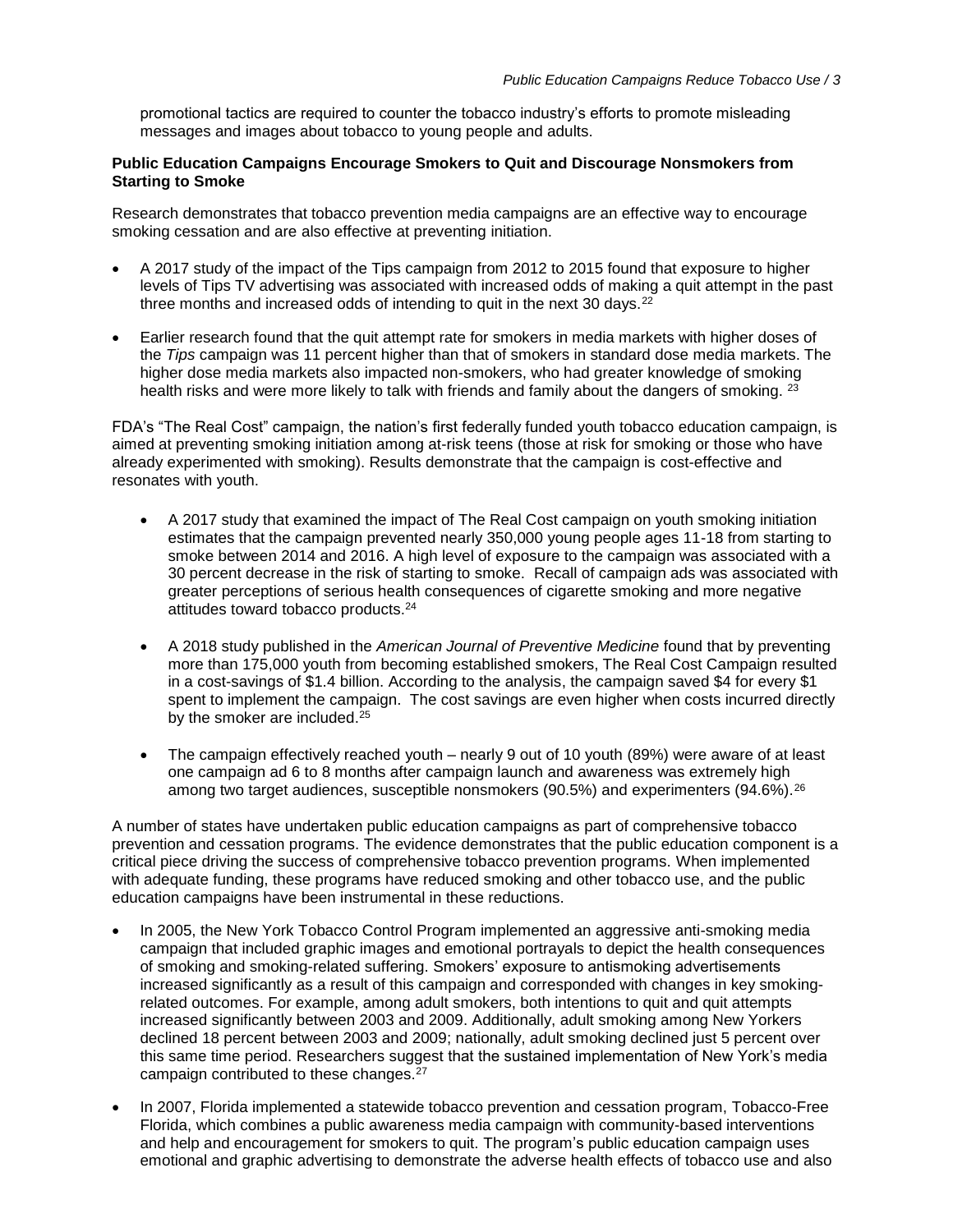offers information about how to get help with quitting. As the program aired Rick Stoddard ads, which deliver a highly emotional message, calls to the program's quitline soared – 19,132 people called the quitline in January 2011 compared to 9,941 in January 2010. In addition, since the program was implemented, Florida has seen an 18.6 percent decline in adult smoking rates and the percentage of smokers who have tried to quit smoking has increased from 44 percent to 57 percent.<sup>28</sup>

- An evaluation of California's Tobacco Education and Media Campaign concluded that the campaign contributed to significant reductions in smoking prevalence among both youth and adults. Researchers also found that the campaign encouraged adult smokers to quit and deterred smoking initiation among youth.<sup>29</sup> An earlier study found that California's anti-tobacco media campaign reduced cigarette consumption. In its early years, the California tobacco control program produced a 10-percent to 13-percent decline in cigarette consumption, with about a fifth of the decline caused by the media campaign alone.<sup>30</sup>
- A 2012 study published in the *American Journal of Public Health* found that greater exposure to statesponsored anti-tobacco advertisements was associated with less smoking and with current smokers' intention to quit, even when controlling for potential confounding state tobacco control policies. Researchers noted that exposure to state-funded anti-tobacco advertisements was far below the levels recommended by the CDC's Best Practices recommendations and that if states had followed CDC's recommendations, there would be more than 600,000 fewer smokers.<sup>31</sup>
- A 2005 study published in the *Archives of Pediatric and Adolescent Medicine* found strong associations between exposure to state-sponsored TV anti-tobacco advertisements and general recall of anti-tobacco advertising, anti-smoking attitudes and beliefs, and smoking prevalence. Specifically, only 19 percent of students with greater exposure to state-sponsored anti-tobacco advertisements reported smoking in the past 30 days, compared to 27 percent of students in markets with no exposure to state-sponsored anti-tobacco ads. Additionally, students that had greater exposure to state-sponsored anti-tobacco ads were significantly less likely to report most or all of their friends were smokers, were less likely to say they would never get addicted to cigarettes, were more likely to perceive the harms of smoking one or more packs a day, and were more likely to report that they definitely would not be smoking in five years, compared to students with less exposure to the ads. $32$
- A study published in the June 2006 issue of *Health Education Research* found that increased exposure to state sponsored anti-tobacco media campaigns increases smoking cessation rates, even after controlling for other factors that may affect smoking cessation. Specifically, researchers found that the quit rate among adult smokers increased by about ten percent in communities exposed to higher levels of state anti-tobacco advertising (about two additional exposures per person per  $month$ ).  $33$

A few additional studies regarding the effectiveness of public education campaigns are summarized below.

- A 2009 study published in the *American Journal of Public Health* found that smokers who had greater exposure to anti-smoking ads were more likely to have quit smoking at 24 months follow-up. On average, smokers were exposed to more than 200 anti-smoking ads during a two-year period, and the odds of having quit at follow-up increased by 11 percent with each ten additional ad exposures. The effect was greater among lower and middle socioeconomic populations than among smokers in higher socioeconomic groups.<sup>34</sup>
- Studies published online in the *American Journal of Prevention Medicine* found that **truth®**, the national youth smoking prevention campaign conducted by the American Legacy Foundation, has been both highly effective and cost-effective in preventing America's youth from starting to smoke. One study found that **truth®** was directly responsible for keeping 450,000 teens from starting to smoke during its first four years, while a second study found that the campaign resulted in savings of between \$1.9 billion and \$5.4 billion in health care costs in just its first two years. 35

Research has also shown that the FCC-required antismoking messages during the late 1960s resulted in a decline in per capita cigarette consumption of at least five percent, and a reduction in the prevalence of teenage smoking of three percentage points.<sup>36</sup> Anti-smoking ads were so effective that tobacco companies agreed to take their own ads off television in order to have these ads removed.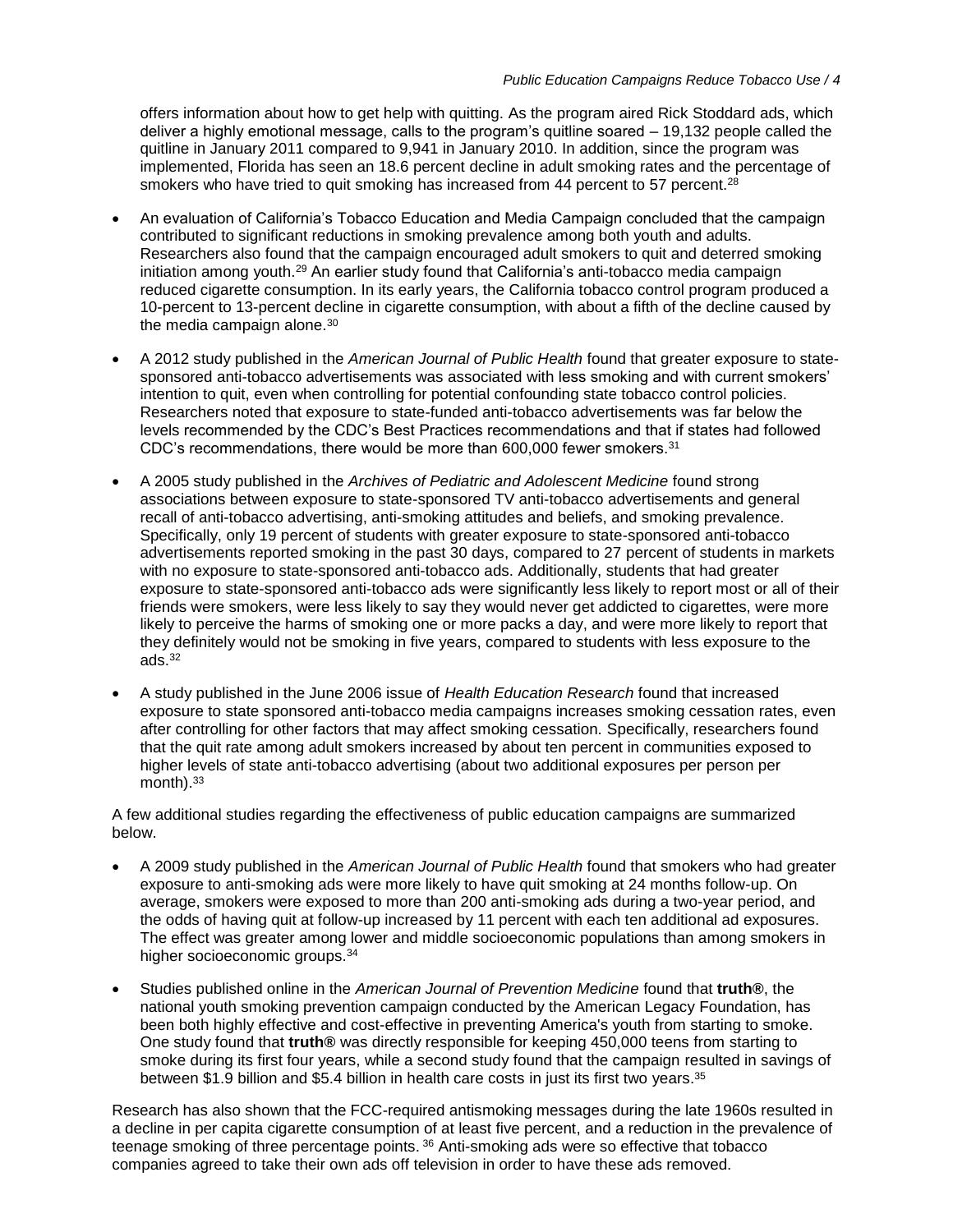## **The scientific evidence demonstrates that the most effective public education campaigns include the following characteristics.**

- They are grounded in rigorous research on effectiveness and include messages found to be effective with target audience(s)
- They use multiple channels to reach the target audience, including a variety of paid media efforts (television, radio, print, web-based, etc.) and are complimented by earned media (press releases, local events and promotions) and other efforts.
- They are well-funded and sustained so the media component can achieve the reach necessary to be effective.

## *Campaign for Tobacco-Free Kids, February 1, 2021*

 $\overline{a}$ 

No. 07-6242, June 2008[, http://cancercontrol.cancer.gov/tcrb/monographs/19/m19\\_complete.pdf.](http://cancercontrol.cancer.gov/tcrb/monographs/19/m19_complete.pdf) 

<sup>4</sup> HHS, *Preventing Tobacco Use Among Youth and Young Adults, A Report of the Surgeon General*, 2012.

*Adults, A Report of the Surgeon General*, 201[2 http://www.cdc.gov/Features/YouthTobaccoUse/.](http://www.cdc.gov/Features/YouthTobaccoUse/)

[https://www.cdc.gov/tobacco/campaign/tips/about/impact/campaign-impact-results.html;](https://www.cdc.gov/tobacco/campaign/tips/about/impact/campaign-impact-results.html) Centers for Disease Control and Prevention (CDC), FY 2017 Justification of Estimates for Appropriations Committee[s http://www.cdc.gov/budget/documents/fy2017/fy-2017-cdc-congressional-](http://www.cdc.gov/budget/documents/fy2017/fy-2017-cdc-congressional-justification.pdf)

[justification.pdf;](http://www.cdc.gov/budget/documents/fy2017/fy-2017-cdc-congressional-justification.pdf) see also, Murphy-Hoefer, Rebecca, "Impact of the Tips from Former Smokers Campaign on Population-Level Smoking Cessation 2012-2015," *Preventing Chronic Disease* Volume 15, E71, May 2018;

<sup>1</sup> HHS, *Preventing Tobacco Use Among Youth and Young Adults, A Report of the Surgeon General*, 2012 [http://www.cdc.gov/Features/YouthTobaccoUse/.](http://www.cdc.gov/Features/YouthTobaccoUse/) 

<sup>&</sup>lt;sup>2</sup> HHS, *The Health Consequences of Smoking: 50 Years of Progress. A Report of the Surgeon General. 2014.* 

<http://www.surgeongeneral.gov/library/reports/50-years-of-progress/index.html>

<sup>3</sup> U.S. Federal Trade Commission (FTC). *Cigarette Report for 2014,* 2016[, https://www.ftc.gov/system/files/documents/reports/federal-trade](https://www.ftc.gov/system/files/documents/reports/federal-trade-commission-cigarette-report-2014-federal-trade-commission-smokeless-tobacco-report/ftc_cigarette_report_2014.pdf)[commission-cigarette-report-2014-federal-trade-commission-smokeless-tobacco-report/ftc\\_cigarette\\_report\\_2014.pdf;](https://www.ftc.gov/system/files/documents/reports/federal-trade-commission-cigarette-report-2014-federal-trade-commission-smokeless-tobacco-report/ftc_cigarette_report_2014.pdf) FTC, *Smokeless Tobacco Report for 2014,* 2016, [https://www.ftc.gov/system/files/documents/reports/federal-trade-commission-cigarette-report-2014-federal](https://www.ftc.gov/system/files/documents/reports/federal-trade-commission-cigarette-report-2014-federal-trade-commission-smokeless-tobacco-report/ftc_smokeless_tobacco_report_2014.pdf)[trade-commission-smokeless-tobacco-report/ftc\\_smokeless\\_tobacco\\_report\\_2014.pdf](https://www.ftc.gov/system/files/documents/reports/federal-trade-commission-cigarette-report-2014-federal-trade-commission-smokeless-tobacco-report/ftc_smokeless_tobacco_report_2014.pdf) [Data for top 5 manufacturers only]. See also, National Cancer Institute, *The Role of the Media in Promoting and Reducing Tobacco Use,* Smoking and Tobacco Control Monograph No. 19, NIH Pub.

<sup>5</sup> Substance Abuse and Mental Health Services Administration (SAMHSA), *Results from the 2005 National Survey on Drug Use and Health (NSDUH): Detailed Tables*, 2006, [http://www.oas.samhsa.gov/nsduh/2k5nsduh/tabs/Sect7peTabs58to67.pdf.](http://www.oas.samhsa.gov/nsduh/2k5nsduh/tabs/Sect7peTabs58to67.pdf)

<sup>6</sup> RJR Industry documents released January 15, 1998, as reported in *Washington Post, New York Times, Wall Street Journal*.

<sup>7</sup> Flynn, BS, et al., "Mass media and school interventions for cigarette smoking prevention: Effects 2 years after completion," *American Journal of Public Health (AJPH)* 84:1148-50, 1994; Wakefield, M et al., "Use of Mass Media Campaigns to Change Health Behaviour," *The Lancet* 376(9748):1261-71, October 9, 2010; See also, National Cancer Institute, *The Role of the Media in Promoting and Reducing Tobacco Use,*  Smoking and Tobacco Control Monograph No. 19, NIH Pub. No. 07-6242, June 2008; HHS, *Preventing Tobacco Use Among Youth and Young* 

<sup>8</sup> Murphy-Hoefer R, Davis KC, King BA, Beistle D, Rodes R, Graffunder C. Association between the Tips From Former Smokers Campaign and Smoking Cessation Among Adults, United States, 2012–2018. Preventing Chronic Disease 2020;17:200052.; CDC,

<sup>9</sup> Shrestha SS, est al., "Cost Effectiveness of the Tips From Former Smokers Campaign—US, 2012–2018. *American Journal of Preventive Medicine*. 2020 Dec 23.

<sup>10</sup> Maciosek, Michael V., et al., "Budgetary impact from multiple perspectives of sustained antitobacco national media campaigns to reduce the arms of cigarette smoking," Tobacco Control, April, 2020.

<sup>11</sup> McAfee, T, et al., "Effect of the first federally funded US antismoking national media campaign," *The Lancet* September 9, 2013. During the 12 week campaign, calls to the toll-free number that provides help to smokers trying to quit (1800-QUIT-NOW) more than doubled and the number of hits to [www.smokefree.gov](http://www.smokefree.gov/), the government's website offering quit assistance, more than tripled. Specifically, calls to the toll-free quitline number increased 132 percent, or 207,519 additional calls, and the number of unique visitors to the cessation website increased 428 percent, or 510,571 additional unique visitors, compared to the same time period in 2011.

<sup>12</sup> McAfee, T, et al., "Effect of the first federally funded US antismoking national media campaign," *The Lancet* September 9, 2013. <sup>13</sup> Xu, Xin, et al., "Cost-Effectiveness Analysis of the First Federally Funded Antismoking Campaign," *American Journal of Preventive Medicine, 2014.*

<sup>14</sup> CDC, "Impact of a National Tobacco Education Campaign on Weekly Numbers of Quitline Calls and Website Visitors – United States, March 4-June 23, 2013," *MMWR* 62(37), September 20, 2013. http://www.cdc.gov/mmwr/preview/mmwrhtml/mm6237a3.htm?s\_cid= mm6237a3.htm\_w

<sup>15</sup> CDC, Office on Smoking and Health, "Calls to Quitline hit record high after CDC national tobacco ad campaign launch," Press release April 2, 2012[. http://www.cdc.gov/media/releases/2012/p0402\\_quitline.html](http://www.cdc.gov/media/releases/2012/p0402_quitline.html)

<sup>16</sup> Farrelly, MC, et al, "Promotion of Smoking Cessation with Emotional and/or Graphic Antismoking Advertising," *American Journal of Preventive Medicine*, 43 (5) 2012.

<sup>17</sup> HHS, *Preventing Tobacco Use Among Youth and Young Adults, A Report of the Surgeon General*, 2012 [http://www.cdc.gov/Features/YouthTobaccoUse/.](http://www.cdc.gov/Features/YouthTobaccoUse/) 

<sup>18</sup> National Cancer Institute, *The Role of the Media in Promoting and Reducing Tobacco Use*, Smoking and Tobacco Control Monograph No. 19, NIH Pub. No. 07-6242, June 2008. See also, Biener, L. et al., "How Broadcast Volume and Emotional Content Affect Youth Recall of Anti-Tobacco Advertising," *American Journal of Preventive Medicine* 35(1):14-19, July 2008.